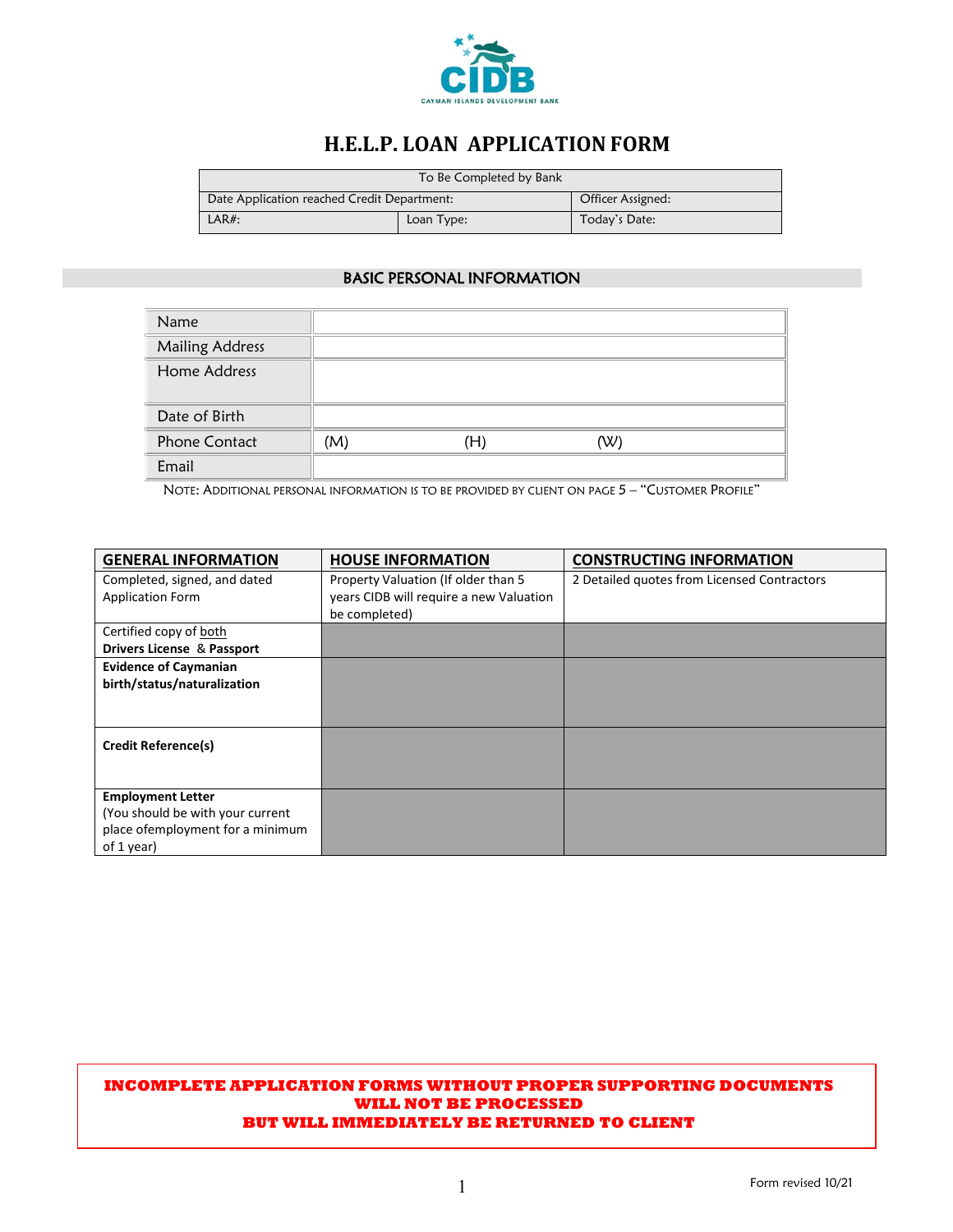

## CLIENT TO NOTE BASIC PRE-REQUIREMENTS FOR THE LOAN

What is The Home Energy Loan Program (HELP)?

HELP is offered by the CIDB to help you improve your home's energy efficiency and save money. Through HELP, the CIDB will provide the funding required to complete the improvements and the homeowner will repay CIDB overtime via low monthly installments.

### Step 1: Pre-Qualification

- a) Complete a Pre-Application. The CIDB will confirm your eligibility and let you know the maximum funding available to you.
- b) If your home is subject to a mortgage, the CIDB will provide you with a personalized letter and form for you to give to your mortgage lender. Your mortgage lender's written consent is required before you proceed to Step 2.

#### Step 2: Home Energy Assessment

You are required to submit a detailed quote providing labour and material costs for 2 licensed contracts.

What types of home energy improvements are eligible for a low interest loan through HELP?

- Hight efficiency central air conditioner
- Air sealing (i.e. weather stripping, caulking)
- High efficiency water heather
- Attic insulation
- Window/door replacement
- Exterior wall insulation
- Solar Panels

## FINANCING OPTIONS

HELP offers competitive interest rates and flexible payment terms to fit your budget

| TERM     | <b>FIXED INTEREST RATES</b> |
|----------|-----------------------------|
| 3 YEARS  | 3.5%                        |
| 5 YEARS  | $4.5\%$                     |
| 10 YEARS | $5.0\%$                     |

This chart shows estimates to help you understand what your monthly HELP payments might be:

| <b>Estimated Monthly Payments</b> |                       |                |                |                 |  |  |  |
|-----------------------------------|-----------------------|----------------|----------------|-----------------|--|--|--|
|                                   | <b>Funding Amount</b> | <b>3 YEARS</b> | <b>5 YEARS</b> | <b>10 YEARS</b> |  |  |  |
|                                   | Up to $$5k$           | \$147          | N/A            | N/A             |  |  |  |
|                                   | \$10,000              | \$293          | \$186          | \$106           |  |  |  |
|                                   | \$20,000              | \$586          | \$373          | \$212           |  |  |  |
|                                   | \$30,000              | \$879          | \$559          | \$318           |  |  |  |

The HELP Program lends anywhere between \$5,000 to \$30,000

| Are you related or affiliated to any Politically Exposed Persons | Are you related or affiliated to a Director of the CIDB Board or |
|------------------------------------------------------------------|------------------------------------------------------------------|
| No                                                               | Member of the Legislative Assembly Yes $\bigcap$                 |
| Yes(                                                             | $No \cap$                                                        |
| If yes, what is your relationship and/or affiliation to the      | If yes, what is your relationship and/or affiliation to the      |
| person                                                           | person                                                           |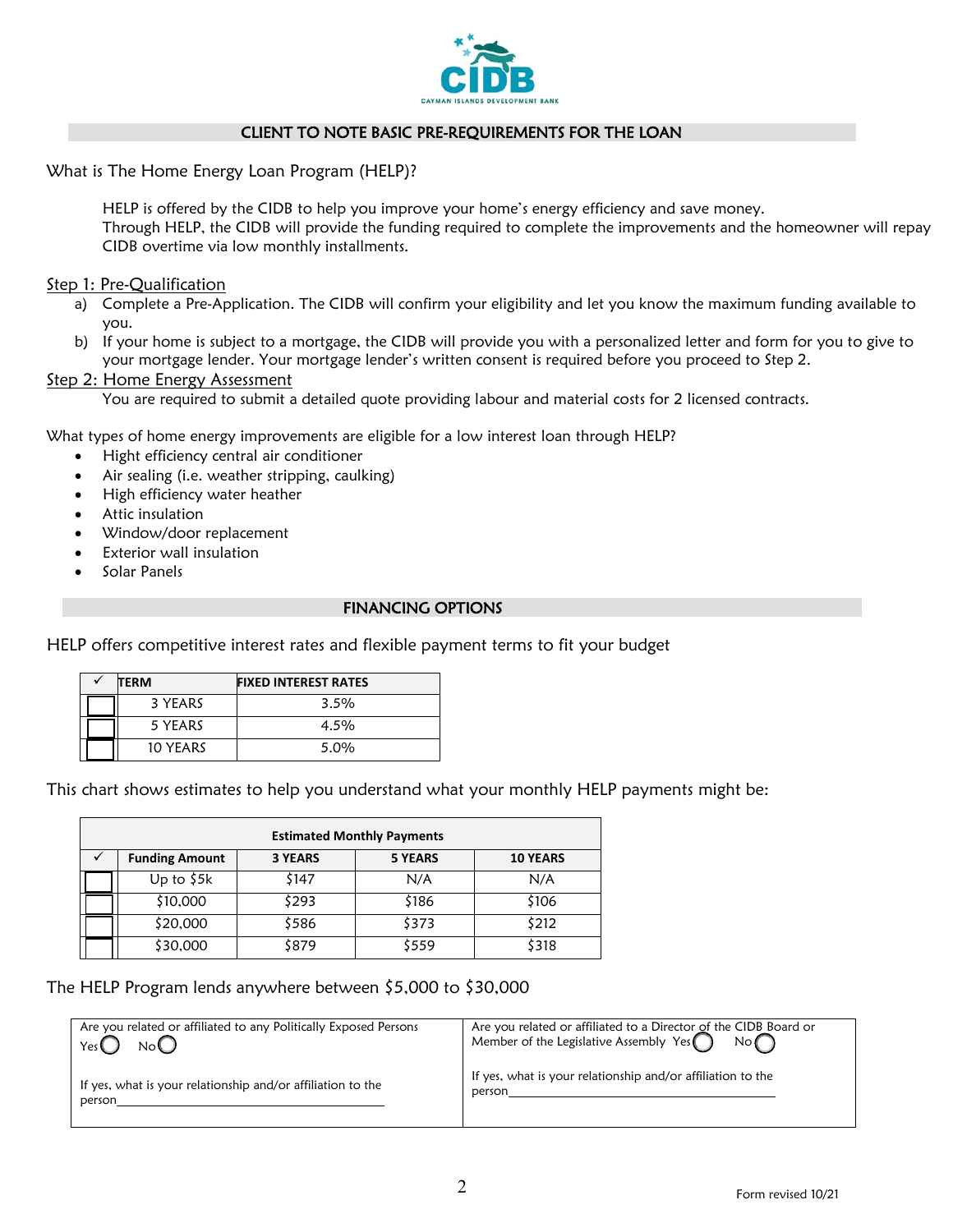

## BASIC PROJECT

Total cost of Project: \$……………………… Client Contribution: \$ ………………… Loan requested: \$ ……………………

Sources of financial contribution:

 Cash held in …………….account at ………………………………….Bank: \$................ Property located at Registration…………….Block………Parcel……..and valued at \$………………………. Inventory/Stock in trade located at ………………………………………………and valued at \$................... Other (give full details) ……………………………………………………………and valued at \$ …………….

| Breakdown of the loan requested | Amount |
|---------------------------------|--------|
|                                 |        |
|                                 |        |
| TOTAL                           |        |

## APPLICANTS' JOINT MONTHLY INCOME & EXPENSE STATEMENT

| <b>INCOME</b>                   |                        |                             |               |              |                     |         |
|---------------------------------|------------------------|-----------------------------|---------------|--------------|---------------------|---------|
|                                 |                        | Applicant                   |               | Co-Applicant |                     |         |
| Full-time job<br>٠              |                        | \$                          |               | \$           |                     |         |
| Part-time job<br>$\blacksquare$ |                        | \$                          |               | \$           |                     |         |
| Other<br>$\blacksquare$         |                        | \$                          |               | \$           |                     |         |
|                                 | Sub-total              | \$                          |               | \$           |                     |         |
|                                 |                        |                             |               |              | <b>TOTAL INCOME</b> | $\zeta$ |
|                                 |                        |                             | Rent/Mortgage |              | \$                  |         |
|                                 |                        |                             | Food          |              | \$                  |         |
|                                 |                        |                             | Electricity   |              | \$                  |         |
|                                 |                        | Living Expenses             | Telephone     |              | \$                  |         |
|                                 |                        |                             | Water         |              | \$                  |         |
|                                 |                        |                             | Cable         |              | \$                  |         |
|                                 |                        |                             | Other         |              | \$                  |         |
|                                 | <b>Insurance Costs</b> |                             | Car           |              | \$                  |         |
| <b>EXPENSES</b>                 |                        |                             | House         |              | \$                  |         |
| (Combined for                   |                        |                             | Life          |              | \$                  |         |
| Applicant & Co-<br>Application) |                        | Car                         |               | \$           |                     |         |
|                                 |                        |                             | Education     |              | \$                  |         |
|                                 | Loan Payments          | Personal                    |               | \$           |                     |         |
|                                 |                        |                             | Other         |              | Ş                   |         |
|                                 |                        | <b>Credit Card Payments</b> |               |              | \$                  |         |
|                                 |                        | Transportation              |               |              | \$                  |         |
|                                 | Recreation             |                             |               |              | \$                  |         |
|                                 |                        | Other Expenses              |               |              | \$                  |         |
|                                 |                        |                             |               |              | $\varsigma$         |         |
|                                 |                        | <b>TOTAL EXPENSES</b>       |               |              |                     | \$      |
| DIFFERENCE (INCOME - EXPENSES)  |                        |                             |               |              |                     | \$      |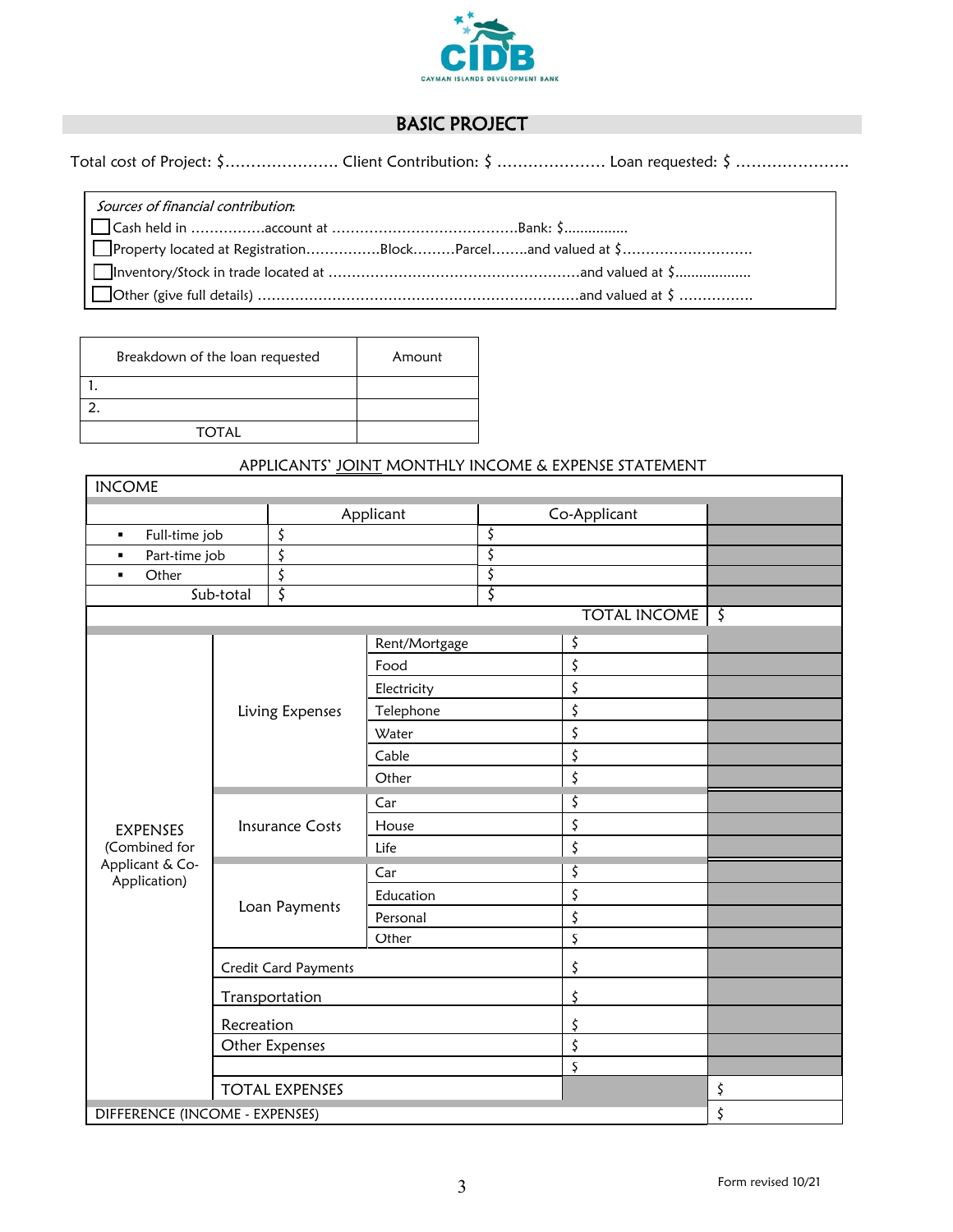

#### APPLICANTS' BALANCE SHEET (Combined for Applicant & Co-Applicant)

| ASSETS              |  |  | <b>LIABILITIES</b>                  |  |
|---------------------|--|--|-------------------------------------|--|
|                     |  |  |                                     |  |
| Cash                |  |  | Bank Loan #1                        |  |
| Investments         |  |  | Bank Loan #2                        |  |
|                     |  |  | Loan from Credit Union              |  |
|                     |  |  | <b>Balance on Credit Cards</b>      |  |
|                     |  |  | Sub-Total                           |  |
| Household Furniture |  |  | Other Debts                         |  |
| Appliances          |  |  |                                     |  |
| Vehicle             |  |  | <b>Total Liabilities</b>            |  |
| Real Estate         |  |  |                                     |  |
| Other Assets        |  |  | Net Worth<br>(Assets – Liabilities) |  |
| <b>Total Assets</b> |  |  | Total Liabilities & Net Worth       |  |

## APPLICANT'S CREDIT INFORMATION AT OTHER INSTITUTIONS

| <b>Name of Bank</b>    |  |
|------------------------|--|
| <b>Type of Account</b> |  |
| <b>Loan Type</b>       |  |
| <b>Year Obtained</b>   |  |
| <b>Loan Amount</b>     |  |
| <b>Loan Balance</b>    |  |
| <b>Monthly payment</b> |  |
| <b>Loan Term</b>       |  |
| <b>Security</b>        |  |

| I/We agree to give permission to CIDB to obtain financial/credit information on the above accounts in our names. |  |                          |  |
|------------------------------------------------------------------------------------------------------------------|--|--------------------------|--|
| Applicant:                                                                                                       |  | Date:Co-Applicant: Date: |  |

## DECLARATION BY APPLICANT/C0-APPLICANT

I/We understand also that the information provided in this Application Form is true and correct and it has been supplied for thepurpose of obtaining a mortgage finance loan from CIDB. I/We agree that the CIDB will be notified promptly in writing of any material change in the above information presented and my/our financial position.

I/We also hereby agree that if any information contained herein proves false or misleading, each and all of the loans of theundersigned, at the Bank's option, shall become immediately due and payable.

I/We also agree that CIDB will be notified promptly in writing of any material change in my/our financial position.If

borrowing for property, I/We declare that I/We:

- 1. Are first time homeowner(s) and that I/we have no other residential property in my/our name
- 2. Declare that the property shall be at all times for personal use or that of my immediate family
- 3. Understand that the property under consideration cannot be sold, exchanged, sublet or rented duringthe currency of this loan.

Signed this and 202<sup>2</sup> and 202<sup>2</sup> and 202<sup>2</sup> and 202<sup>2</sup> and 202<sup>2</sup> and 202<sup>2</sup> and 202<sup>2</sup>

Signature of Applicant The Community of Co-Applicant Signature of Co-Applicant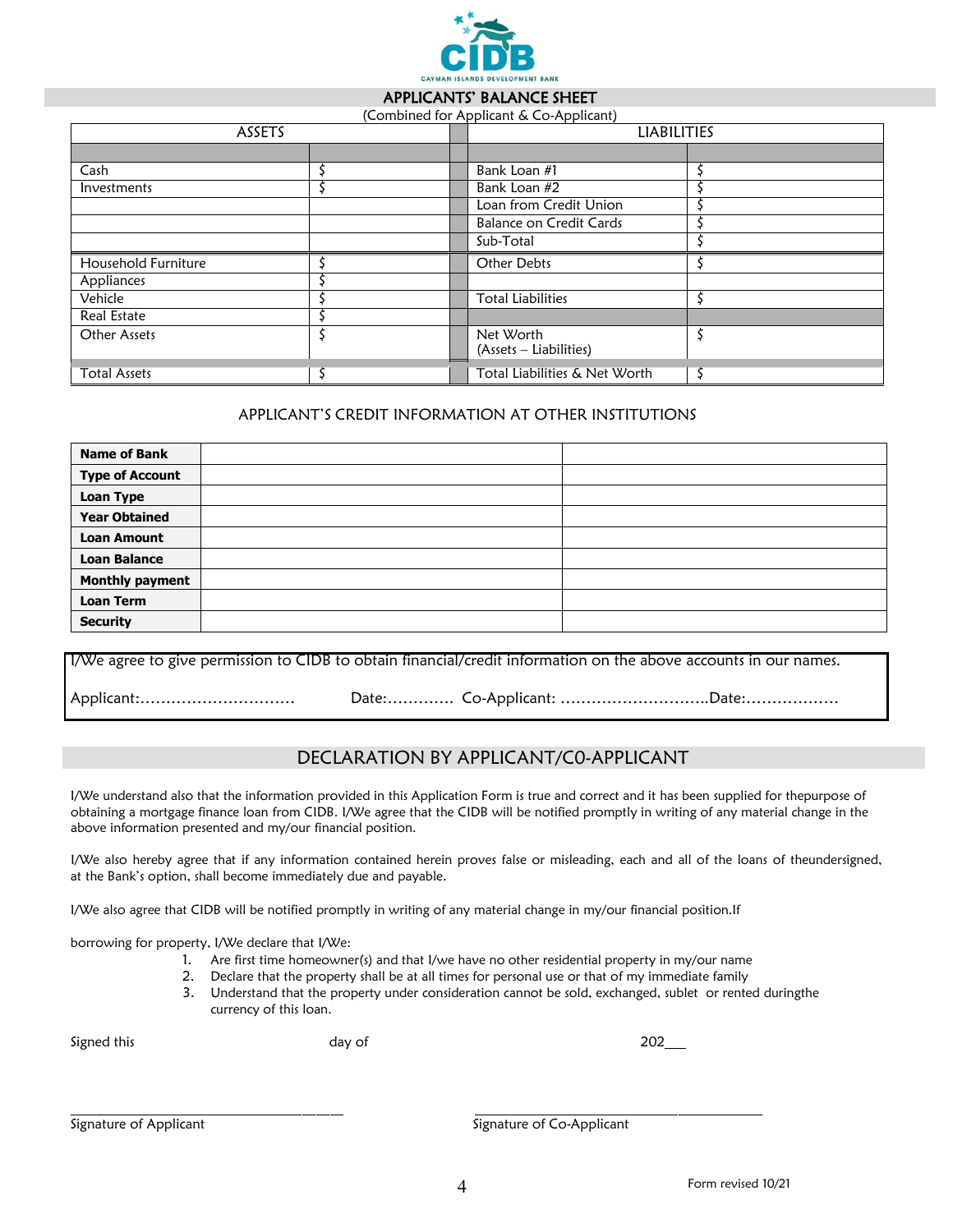|  | Customer Identification Code |  |
|--|------------------------------|--|
|--|------------------------------|--|



# **Customer Profile**

|                                       | TO BE SUPPORTED BY (A) CERTIFIED COPY OF DRIVER'S LICENSE & (B) CERTIFIED COPY OF PASSPORT PICTURE PAGE          |                                                                                                                                                                                                                                      |        |
|---------------------------------------|------------------------------------------------------------------------------------------------------------------|--------------------------------------------------------------------------------------------------------------------------------------------------------------------------------------------------------------------------------------|--------|
|                                       |                                                                                                                  |                                                                                                                                                                                                                                      |        |
| Gender _________________              | Marital Status ____________                                                                                      | Middle Initial ________                                                                                                                                                                                                              |        |
|                                       |                                                                                                                  | # of Dependents                                                                                                                                                                                                                      |        |
|                                       | Cayman Status: O Birth O Status O Naturalization Proof: _________________________                                |                                                                                                                                                                                                                                      |        |
| PEP Status: OYes ONo If Yes Explain:  |                                                                                                                  |                                                                                                                                                                                                                                      |        |
|                                       | and the control of the control of the control of the control of the control of the control of the control of the |                                                                                                                                                                                                                                      |        |
|                                       |                                                                                                                  |                                                                                                                                                                                                                                      | Months |
| Mailing Address:                      | Residential Address:                                                                                             |                                                                                                                                                                                                                                      |        |
| P.O. Box ____________________________ |                                                                                                                  | <u> 2000 - Johann Harry Harry Harry Harry Harry Harry Harry Harry Harry Harry Harry Harry Harry Harry Harry Harry Harry Harry Harry Harry Harry Harry Harry Harry Harry Harry Harry Harry Harry Harry Harry Harry Harry Harry Ha</u> |        |
|                                       |                                                                                                                  | <u> Alexandria de la contrada de la contrada de la contrada de la contrada de la contrada de la contrada de la c</u>                                                                                                                 |        |
| Monthly Income $\frac{1}{2}$          |                                                                                                                  | Main Commercial Banker: New York Community Community Community Community Community Community Community Communi                                                                                                                       |        |
|                                       |                                                                                                                  |                                                                                                                                                                                                                                      |        |
|                                       |                                                                                                                  |                                                                                                                                                                                                                                      |        |
|                                       |                                                                                                                  |                                                                                                                                                                                                                                      |        |
|                                       | <b>Emergency Contact or Next of Kin</b>                                                                          |                                                                                                                                                                                                                                      |        |
| Name                                  |                                                                                                                  |                                                                                                                                                                                                                                      |        |
|                                       |                                                                                                                  |                                                                                                                                                                                                                                      |        |
| Phone Contacts: Work: ______________  |                                                                                                                  |                                                                                                                                                                                                                                      |        |
|                                       | Client Specimen Signature (please sign in box)                                                                   |                                                                                                                                                                                                                                      |        |
|                                       |                                                                                                                  |                                                                                                                                                                                                                                      |        |
|                                       |                                                                                                                  |                                                                                                                                                                                                                                      |        |
|                                       | (FOR CIDB USE ONLY)                                                                                              |                                                                                                                                                                                                                                      |        |
|                                       | Data<br>By                                                                                                       | Date                                                                                                                                                                                                                                 |        |
|                                       | Received<br>Inputted                                                                                             |                                                                                                                                                                                                                                      |        |
|                                       | Verified                                                                                                         |                                                                                                                                                                                                                                      |        |
|                                       |                                                                                                                  |                                                                                                                                                                                                                                      |        |